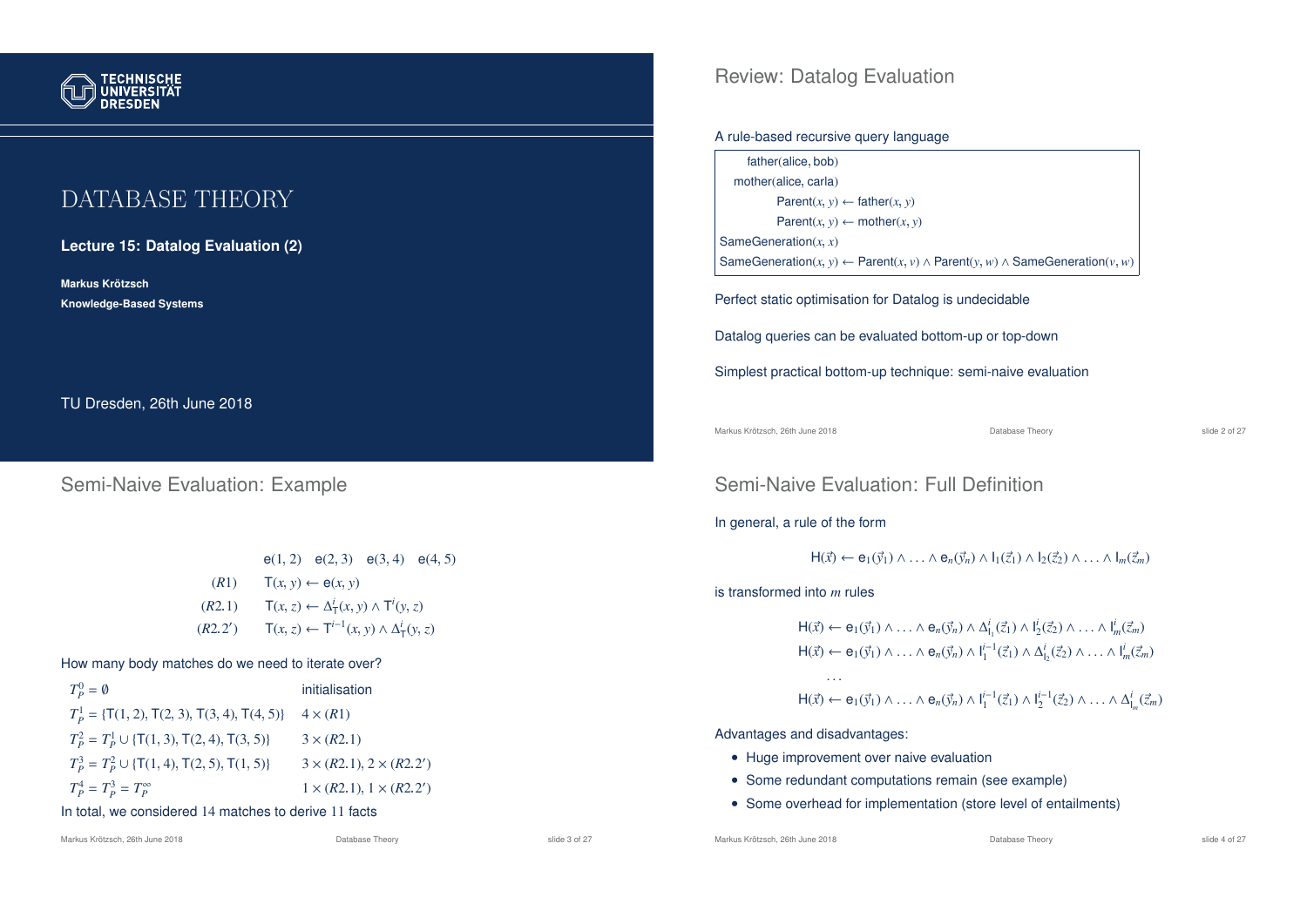### Top-Down Evaluation

#### **Idea:** we may not need to compute all derivations to answer a particular query

**Example 15.1:** e(1, 2) e(2, 3) e(3, 4) e(4, 5)  $(T(x, y) \leftarrow \mathbf{e}(x, y))$ (*R*2) <sup>T</sup>(*x*,*z*) ← <sup>T</sup>(*x*, *y*) ∧ <sup>T</sup>(*y*,*z*)  $Query(z) \leftarrow T(2, z)$ The answers to Query are the T-successors of 2. However, bottom-up computation would also produce facts like  $T(1, 4)$ , which are neither directly nor indirectly relevant for computing the query result.

Markus Krötzsch, 26th June 2018 **Database Theory** Database Theory **Slide 5 of 27** Slide 5 of 27

## Query-Subquery (QSQ)

QSQ is a technique for organising top-down Datalog query evaluation

#### **Main principles:**

- Apply backward chaining/resolution: start with query, find rules that can derive query, evaluate body atoms of those rules (subqueries) recursively
- Evaluate intermediate results "set-at-a-time" (using relational algebra on tables)
- Evaluate queries in a "data-driven" way, where operations are applied only to newly computed intermediate results (similar to idea in semi-naive evaluation)
- "Push" variable bindings (constants) from heads (queries) into bodies (subqueries)
- "Pass" variable bindings (constants) "sideways" from one body atom to the next

Details can be realised in several ways.

#### Markus Krötzsch, 26th June 2018 **Database Theory** Database Theory slide 7 of 27 slide 7 of 27

### Assumption

**Assumption:** For all techniques presented in this lecture, we assume that the given Datalog program is safe.

- This is without loss of generality (as shown in exercise).
- One can avoid this by adding more cases to algorithms.

Markus Krötzsch, 26th June 2018 Database Theory slide 6 of 27

#### **Adornments**

To guide evaluation, we distinguish free and bound parameters in a predicate.

**Example 15.2:** If we want to derive atom  $T(2, z)$  from the rule  $T(x, z) \leftarrow T(x, y) \wedge T(x, y)$  $T(y, z)$ , then *x* will be bound to 2, while *z* is free.

We use adornments to denote the free/bound parameters in predicates.

**Example 15.3:**

$$
\mathsf{T}^{bf}(x,z) \leftarrow \mathsf{T}^{bf}(x,y) \wedge \mathsf{T}^{bf}(y,z)
$$

- since *x* is bound in the head, it is also bound in the first atom
- any match for the first atom binds *y*, so *y* is bound when evaluating the second atom (in left-to-right evaluation)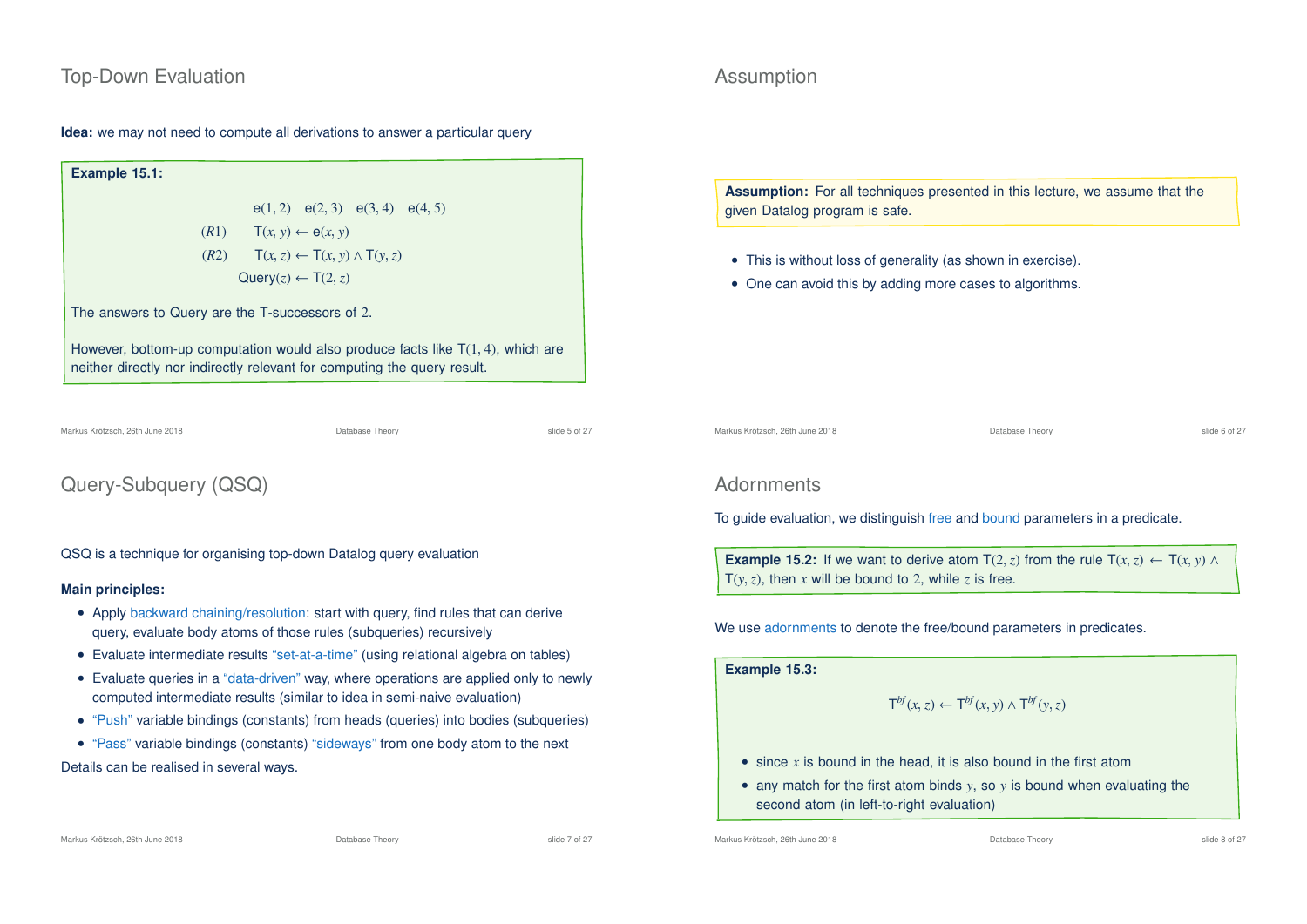#### Adornments: Examples

The adornment of the head of a rule determines the adornments of the body atoms:

$$
\mathsf{R}^{bbb}(x, y, z) \leftarrow \mathsf{R}^{bbf}(x, y, v) \land \mathsf{R}^{bbb}(x, v, z)
$$
  

$$
\mathsf{R}^{fbf}(x, y, z) \leftarrow \mathsf{R}^{fbf}(x, y, v) \land \mathsf{R}^{bbf}(x, v, z)
$$

The order of body predicates affects the adornment:

 $\mathbf{S}^{\text{ff}}(x, y, z) \leftarrow \mathsf{T}^{\text{ff}}(x, y) \land \mathsf{T}^{\text{ff}}(y, w) \land \mathsf{R}^{\text{bbf}}(v, w, z)$  $\mathbf{S}^{\text{ff}}(x, y, z) \leftarrow \mathbf{R}^{\text{ff}}(v, w, z) \wedge \mathbf{T}^{\text{fb}}(x, v) \wedge \mathbf{T}^{\text{fb}}(y, w)$ 

 $\rightarrow$  For optimisation, some orders might be better than others

Markus Krötzsch, 26th June 2018 **Database Theory** Database Theory **Slide 9 of 27** Slide 9 of 27

## Auxiliary Relations for QSQ (2)

When evaluating body atoms from left to right, we use supplementary relations sup*<sup>i</sup>*

- $\rightarrow$  bindings required to evaluate rest of rule after the *i*th body atom
- $\sim$  the first set of bindings  $\mathsf{sup}_0$  comes from input $^{\alpha}_{\mathsf{R}}$
- $\rightsquigarrow$  the last set of bindings  $\mathsf{sup}_n$  go to output $^{\alpha}_{\mathsf{R}}$

#### **Example 15.4:**  $\mathsf{T}^{bf}(x, z) \leftarrow \mathsf{T}^{bf}(x, y) \wedge \mathsf{T}^{bf}(y, z)$ ⇑ u ⇑ u  $\int_{\tau}^{\pi}$  input<sup>*bf*</sup></sup>  $\Rightarrow$  sup<sub>0</sub>[*x*]  $\int$  sup<sub>1</sub>[*x*,*y*]  $\int$  sup<sub>2</sub>[*x*,*z*]  $\Rightarrow$  output<sup>*bf*</sup></sup>

- sup<sub>0</sub>[x] is copied from input<sup>bf</sup><sub>[X]</sub> (with some exceptions, see exercise)
- sup<sub>1</sub>[x, y] is obtained by joining tables  $sup_0[x]$  and  $output_T^{bf}[x, y]$
- sup<sub>2</sub>[x, z] is obtained by joining tables sup<sub>1</sub>[x, y] and output<sup>bf</sup><sub>1</sub>[y, z]
- output<sup>b</sup><sub>*I*</sub></sub> $[x, z]$  is copied from  $sup_2[x, z]$

(we use "named" notation like [*x*, *y*] to suggest what to join on; the relations are the same)

Markus Krötzsch, 26th June 2018 **Database Theory** Database Theory slide 11 of 27

Auxiliary Relations for QSQ

To control evaluation, we store intermediate results in auxiliary relations.

When we "call" a rule with a head where some variables are bound, we need to provide the bindings as input

 $\sim$  for adorned relation R $^a$ , we use an auxiliary relation input $^a_\mathsf{R}$ 

 $\sim$  arity of input<sub>R</sub><sup> $\alpha$ </sup> = number of *b* in  $\alpha$ 

The result of calling a rule should be the "completed" input, with values for the unbound variables added

- $\sim$  for adorned relation  $\mathsf{R}^{\alpha},$  we use an auxiliary relation output $^{\alpha}_{\mathsf{R}}$
- $\sim$  arity of output $_{\mathsf{R}}^{\alpha}$  = arity of R (= length of  $\alpha$ )

Markus Krötzsch, 26th June 2018 **Database Theory** Database Theory slide 10 of 27

## QSQ Evaluation

The set of all auxiliary relations is called a QSQ template (for the given set of adorned rules)

#### **General evaluation:**

- add new tuples to auxiliary relations until reaching a fixed point
- evaluation of a rule can proceed as sketched on previous slide
- in addition, whenever new tuples are added to a sup relation that feeds into an IDB atom, the input relation of this atom is extended to include all binding given by sup (may trigger subquery evaluation)
- $\rightarrow$  there are many strategies for implementing this general scheme

#### **Notation:**

• for an EDB atom  $A$ , we write  $A<sup>T</sup>$  for table that consists of all matches for  $A$  in the database

Markus Krötzsch, 26th June 2018 **Database Theory** Database Theory slide 12 of 27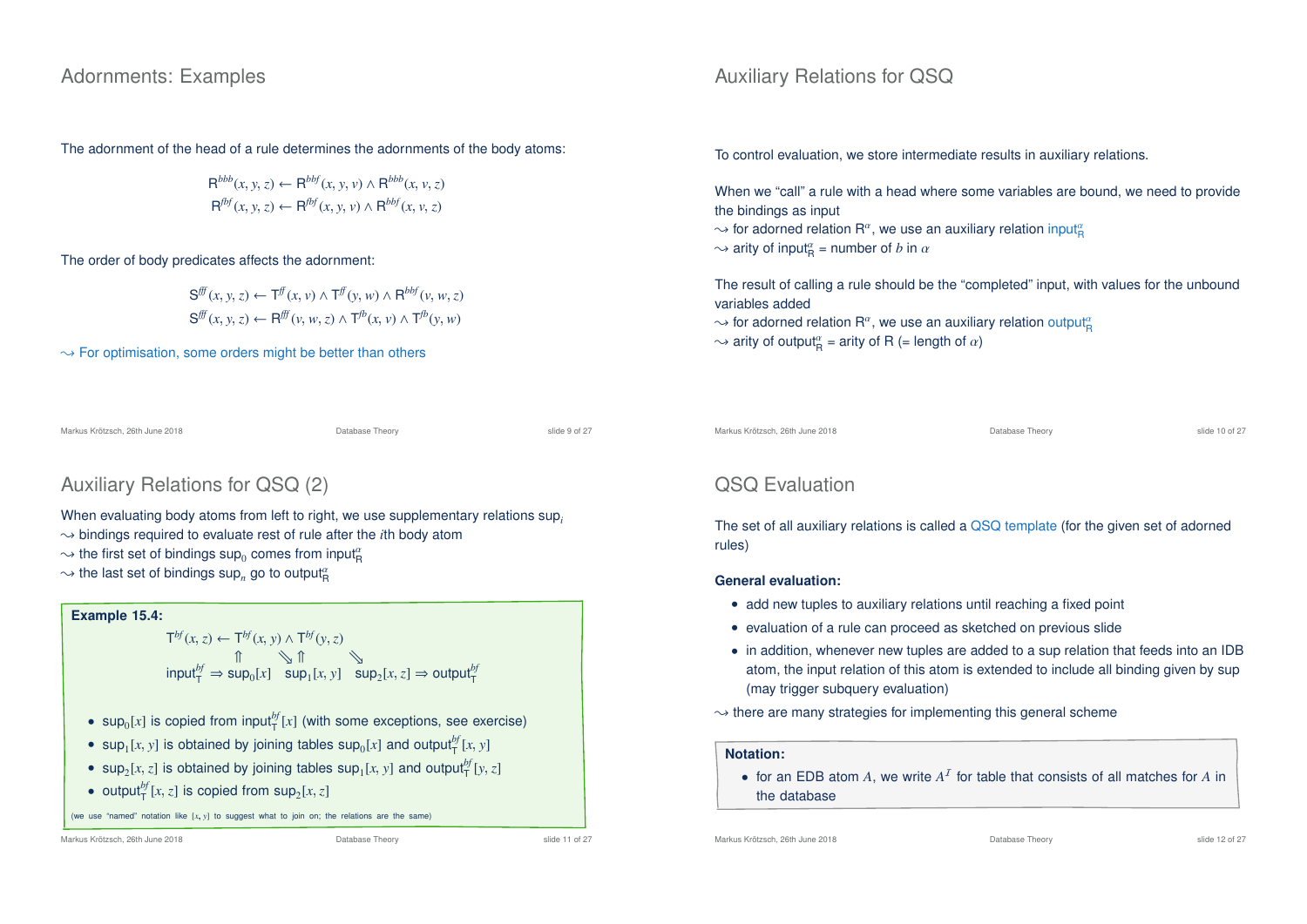### Recursive QSQ

Recursive QSQ (QSQR) takes a "depth-first" approach to QSQ



Markus Krötzsch, 26th June 2018 Database Theory slide 13 of 27

## QSQR Algorithm

#### **Evaluation of query in QSQR:**

Given: a Datalog program *P* and a conjunctive query  $q[\vec{x}]$  (possibly with constants)

- (1) Create an adorned program  $P^a$ :
	- Turn the query  $q[\vec{x}]$  into an adorned rule Query<sup> $f^{\text{r}} \cdot f(\vec{x}) \leftarrow q[\vec{x}]$ </sup>
	- Recursively create adorned rules from rules in *P* for all adorned predicates in  $P^a$ .
- (2) Initialise all auxiliary relations to empty sets.
- (3) Evaluate the rule Query<sup> $f^{f-f}(\vec{x}) \leftarrow q[\vec{x}].$ </sup> Repeat until no new tuples are added to any QSQ relation.
- (4) Return output $_{\text{Query}}^{f...f}$ .

```
Markus Krötzsch, 26th June 2018 Database Theory slide 14 of 27
```
Magic

## QSQR Transformation: Example

Predicates S (same generation), p (parent), h (human)

 $S(x, x) \leftarrow h(x)$ <sup>S</sup>(*x*, *y*) ← <sup>p</sup>(*x*,*w*) ∧ <sup>S</sup>(*v*,*w*) ∧ <sup>p</sup>(*y*, *v*)

with query  $S(1, x)$ .  $\rightarrow$  Query rule: Query(x)  $\leftarrow$  S(1, x)

Transformed rules:

$$
\begin{aligned}\n\text{Query}^f(x) &\leftarrow \mathbf{S}^{bf}(1,x) \\
\mathbf{S}^{bf}(x,x) &\leftarrow \mathsf{h}(x) \\
\mathbf{S}^{bf}(x,y) &\leftarrow \mathsf{p}(x,w) \land \mathbf{S}^{fb}(v,w) \land \mathsf{p}(v,v) \\
\mathbf{S}^{fb}(x,x) &\leftarrow \mathsf{h}(x) \\
\mathbf{S}^{fb}(x,y) &\leftarrow \mathsf{p}(x,w) \land \mathbf{S}^{fb}(v,w) \land \mathsf{p}(v,v)\n\end{aligned}
$$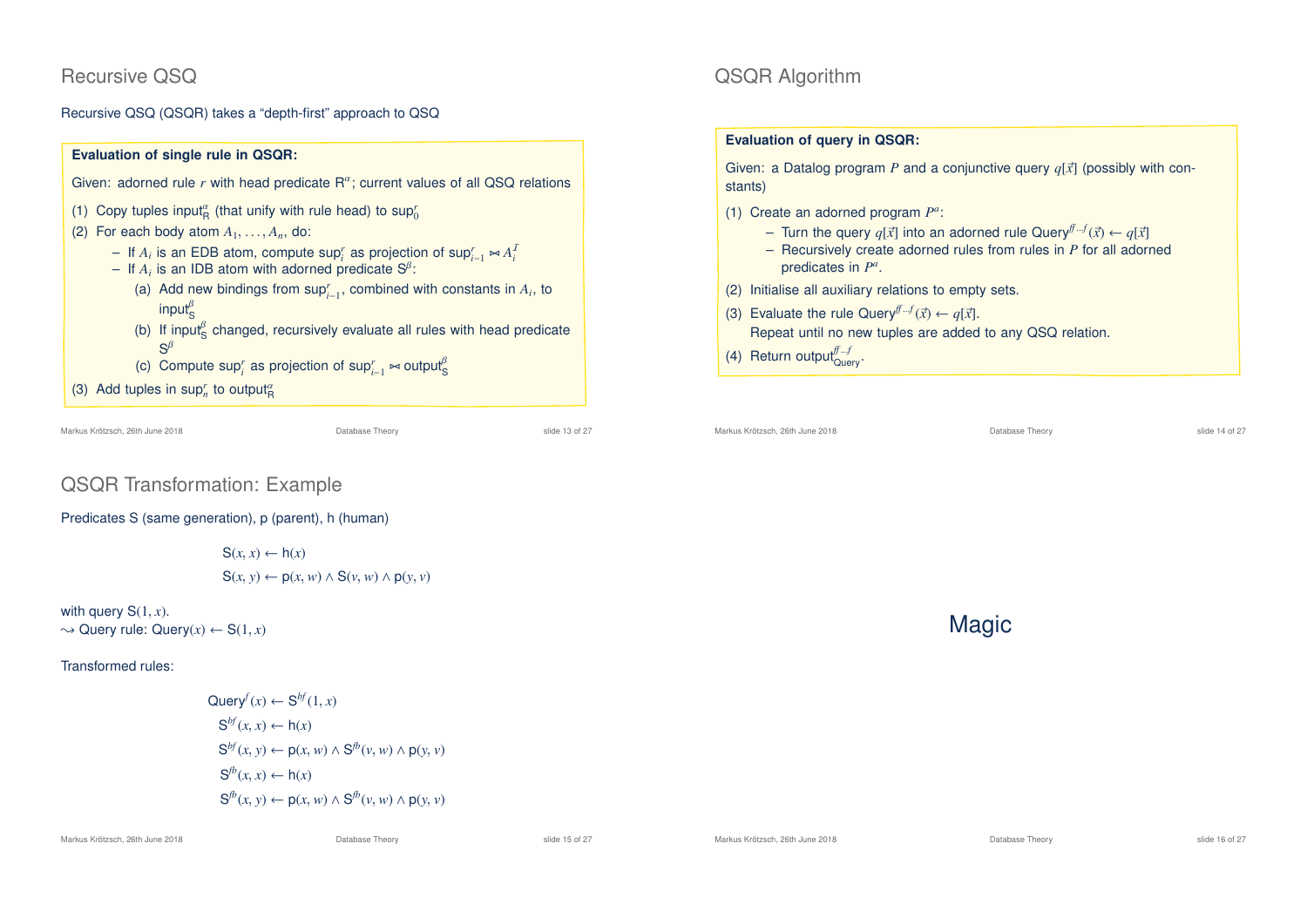### Magic Sets

QSQ(R) is a goal directed procedure: it tries to derive results for a specific query.

Semi-naive evaluation is not goal directed: it computes all entailed facts.

Can a bottom-up technique be goal-directed?  $\rightarrow$  yes, by magic

#### Magic Sets

- "Simulation" of QSQ by Datalog rules
- Can be evaluated bottom up, e.g., with semi-naive evaluation
- The "magic sets" are the sets of tuples stored in the auxiliary relations
- Several other variants of the method exist

Markus Krötzsch, 26th June 2018 Database Theory slide 17 of 27

## Magic Sets as Simulation of QSQ (2)

**Observation:**  $\sup_0(x)$  and  $\sup_2(x, z)$  are redundant. Simpler:

$$
sup_1(x, y) \leftarrow input_T^{bf}(x) \land output_T^{bf}(x, y)
$$
  
output\_T^{bf}(x, z) \leftarrow sup\_1(x, y) \land output\_T^{bf}(y, z)

We still need to "call" subqueries recursively:

$$
\mathsf{input}^{bf}_{\mathsf{T}}(y) \leftarrow \mathsf{sup}_{1}(x, y)
$$

It is easy to see how to do this for arbitrary adorned rules.

### Magic Sets as Simulation of QSQ

**Idea:** the information flow in QSQ(R) mainly uses join and projection  $\rightarrow$  can we just implement this in Datalog?



Markus Krötzsch, 26th June 2018 **Database Theory** Database Theory slide 18 of 27

### A Note on Constants

Constants in rule bodies must lead to bindings in the subquery.

**Example 15.6:** The following rule is correctly adorned

 $R^{bf}(x, y) \leftarrow T^{bbf}(x, a, y)$ 

This leads to the following rules using Magic Sets:

$$
\begin{aligned}\n\text{output}_{\mathsf{R}}^{bf}(x, y) &\leftarrow \text{input}_{\mathsf{R}}^{bf}(x) \land \text{output}_{\mathsf{T}}^{bbf}(x, a, y) \\
\text{input}_{\mathsf{T}}^{bbf}(x, a) &\leftarrow \text{input}_{\mathsf{R}}^{bf}(x)\n\end{aligned}
$$

Note that we do not need to use auxiliary predicates  $\sup_0$  or  $\sup_1$  here, by the simplification on the previous slide.

Markus Krötzsch, 26th June 2018 Database Theory slide 19 of 27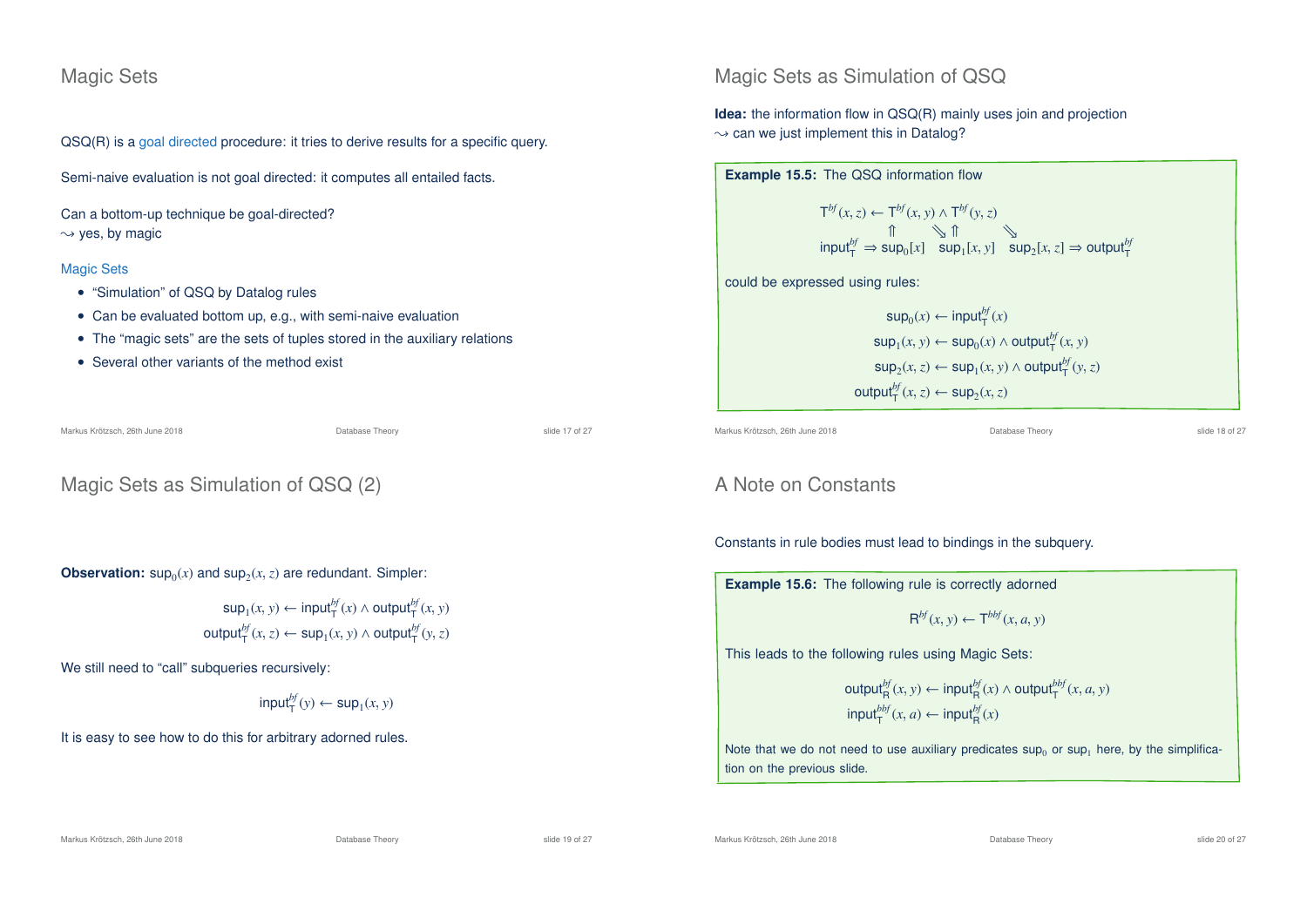### Magic Sets: Summary

A goal-directed bottom-up technique:

- Rewritten program rules can be constructed on the fly
- Bottom-up evaluation can be semi-naive (avoid repeated rule applications)
- Supplementary relations can be cached in between queries

Nevertheless, a full materialisation might be better, if

- Database does not change very often (materialisation as one-time investment)
- Queries are very diverse and may use any IDB relation (bad for caching supplementary relations)
- $\rightsquigarrow$  semi-naive evaluation is still very common in practice

# Implementation

| Markus Krötzsch, 26th June 2018                                | Database Theory | slide 21 of 27 | Markus Krötzsch, 26th June 2018                                                                                                           | Database Theory                                                        | slide 22 of 27 |  |
|----------------------------------------------------------------|-----------------|----------------|-------------------------------------------------------------------------------------------------------------------------------------------|------------------------------------------------------------------------|----------------|--|
| How to Implement Datalog                                       |                 |                | General concerns                                                                                                                          |                                                                        |                |  |
| We saw several evaluation methods:<br>• Semi-naive evaluation  |                 |                |                                                                                                                                           |                                                                        |                |  |
| $\bullet$ QSQ(R)<br>• Magic Sets                               |                 |                | System implementations need to decide on their mode of operation:<br>• Interactive service vs. batch process                              |                                                                        |                |  |
| Don't we have enough algorithms by now?                        |                 |                | • Scale? (related: what kind of memory and compute infrastructure to target?)                                                             |                                                                        |                |  |
| No. In fact, we are still far from actual algorithms.          |                 |                | • Computing the complete least model vs. answering specific queries<br>• Static vs. dynamic inputs (will data change? will rules change?) |                                                                        |                |  |
| Issues on the way from "evaluation method" to basic algorithm: |                 |                | • Which data sources should be supported?                                                                                                 |                                                                        |                |  |
| • Data structures! (Especially: how to store derivations?)     |                 |                |                                                                                                                                           | • Should results be cached? Do we to update caches (view maintenance)? |                |  |
| • Joins! (low-level algorithms; optimisations)                 |                 |                | • Is intra-query parallelism desirable? On which level and for how many CPUs?                                                             |                                                                        |                |  |
| • Duplicate elimination! (major performance factor)            |                 |                | $\bullet$                                                                                                                                 |                                                                        |                |  |
| • Optimisations! (further ideas for reducing redundancy)       |                 |                |                                                                                                                                           |                                                                        |                |  |
| • Parallelism! (using multiple CPUs)                           |                 |                |                                                                                                                                           |                                                                        |                |  |
| $\bullet$                                                      |                 |                |                                                                                                                                           |                                                                        |                |  |
| Markus Krötzsch, 26th June 2018                                | Database Theory | slide 23 of 27 | Markus Krötzsch, 26th June 2018                                                                                                           | Database Theory                                                        | slide 24 of 27 |  |